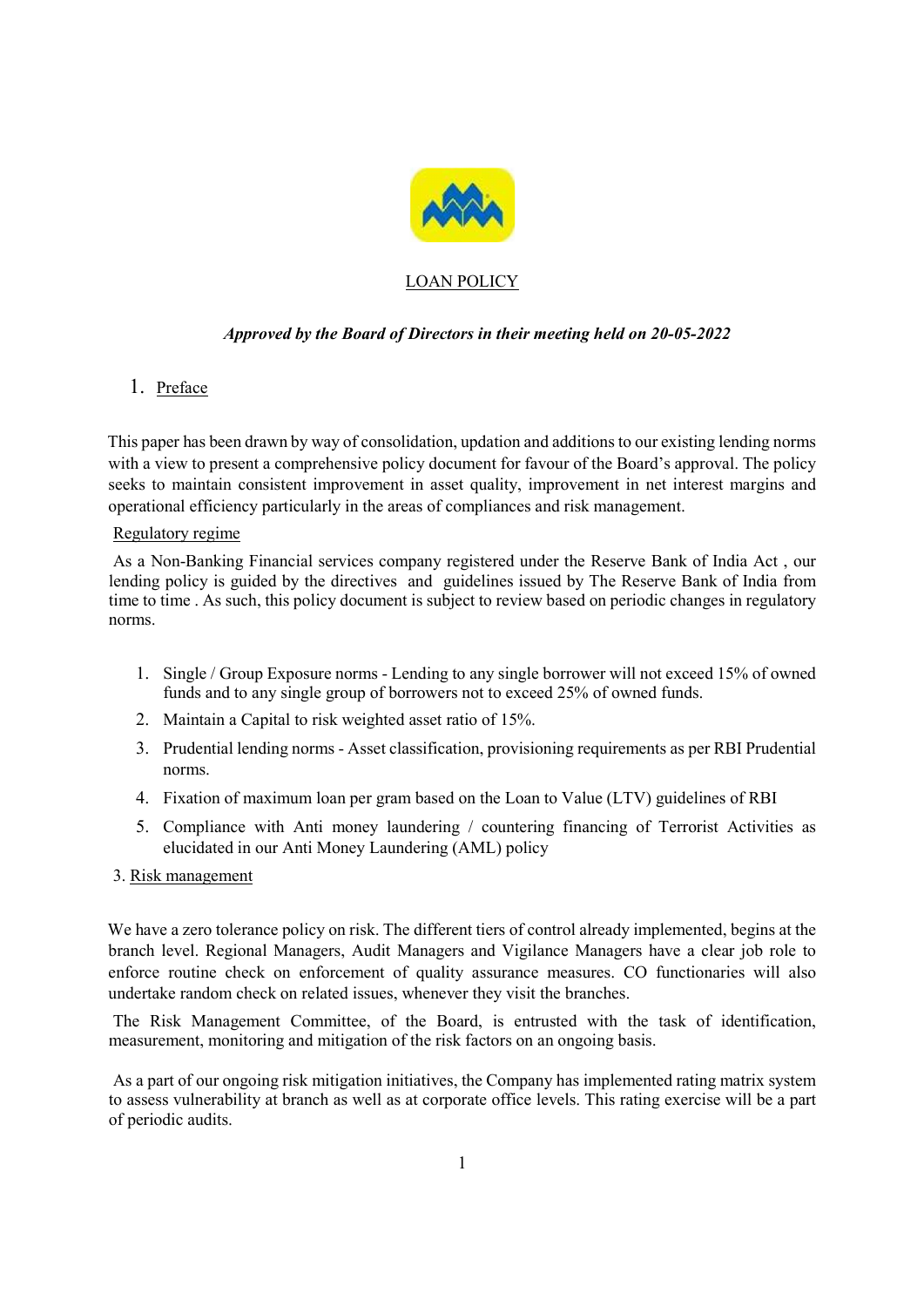Notwithstanding, given the short term nature of our Loan assets cushioned well by net interest margins, the secured nature of business, vulnerability to credit, operational as well as market risks is limited.

### 4. Resources

Our funding needs are presently sourced out of debentures and also partly through working capital facilities from Banks. Reckoning our ambitious growth plans, steps have been initiated to source additional banking facilities, in addition to periodical issue of non-convertible debentures.

As a part of our initiative to raise cheaper source of funds and also to draw parity with our assets maturity profile, alternative short term sources of funding would also be added to the resources.

### 5. Loan Pricing policy

The interest rates on gold loans will be fixed by the company on the basis of the following internal valuations.

- 1. The company lends varying amounts per gram of the gold (LTV) depending upon the market value and the purity of the gold. As per the risk assessment of the company a higher LTV is riskier than a lower LTV. Accordingly, lower LTV attracts lower rate of interest and higher LTV attracts higher interest rate. Further, in case of schemes where the interest rate varies with tenor of the loan, the borrower can remit the monthly interest alone and continue to enjoy the loan at lower interest rate.
- 2. In terms of RBI guidelines, maximum LTV rate that can be fixed should not exceed 30day average of the closing rate for standard gold (22k) fixed by India Bullion and Jewellery Association.
- 3. No allowance has been provided for add-ons such as making charge, sales tax, etc.
- 4. The maximum permissible LTV (Loan-to-Value) of the pledged ornaments will, however, be within the ceilings stipulated by RBI from time-to-time (The maximum permissible LTV is 75% at present).
- 5. Cost of funds: Interest on loans will be levied as a markup on the current cost of funds. The current cost of funds for this purpose means the incremental cost of borrowings of the company, its operating cost, loan loss provision and taking into account the operating margins required for growth of the Company.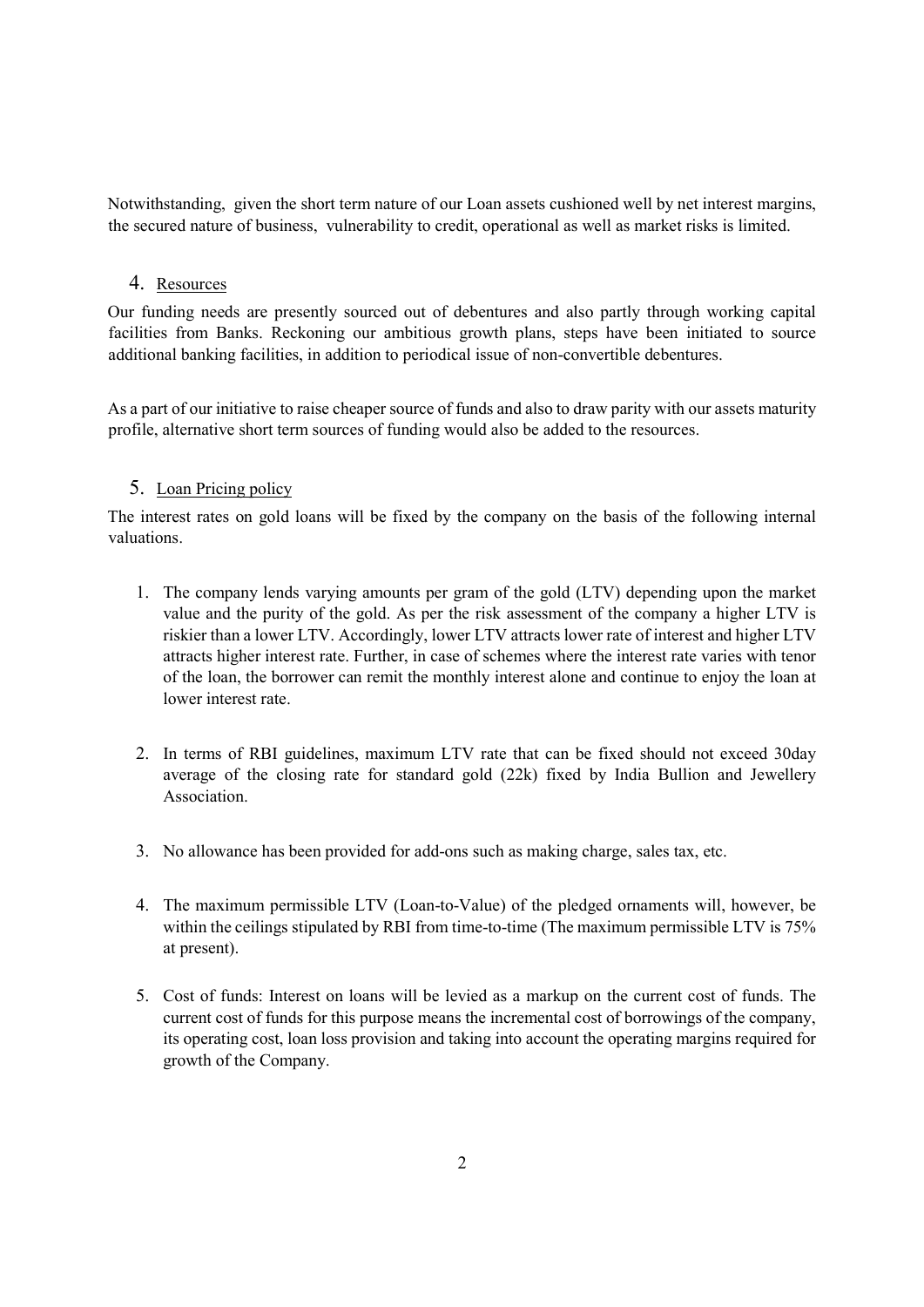6. The interest rates charged by the Company shall be expressed in compound rates with monthly rests.

## 6. Products

### i) Gold Loans

The Company's assets are advances granted against the security of gold. Therefore the products profiles are reviewed regularly with a view to customize products in line with market expectations, availability of funds and competitor analysis. Variants of loan products through different schemes within the policy framework are done after periodic review of market conditions, duly approved by the board.

Gold loan schemes of the company are having a maximum period of up to 12 months from the date of initial sanction.

Gold loan products are as detailed in **Annexure-1** which shall be reviewed from time to time.

### ii) Loan Against Property

Loan against Property is given against equitable mortgage of property.

The Board of Directors will sanction each loan on case to case basis after considering the valuation report on the property and legal opinion on the property documents.

## iii) Microfinance Loans

Microfinance loans are loans given to Female clients for Income Generating Activities on the basis of joint liability. Loans are repayable in equated instalments over a period of time.

Loans are given for declared legal end use, like business expansion, working capital needs, purchasing raw material, purchasing livestock, Marriage, education, debt consolidation etc. Clients are organized in center consist of 5-25 females divided in to sub groups and each woman takes joint liability for the other members of the group. The clients have weekly/fortnightly /monthly meetings where they pay back the loans to the field officers called Relationship officers of the company. All process and procedures are formulated based on RBIs NBFC – MFI guidelines issued from time to time.

### 7. Purpose

The loans are granted for productive and personal consumption and KYC requirements are required to be met. The funds raised out of our gold loans are not to finance terrorist activities, hoarding and/ or for money laundering purposes or any other illegal purposes.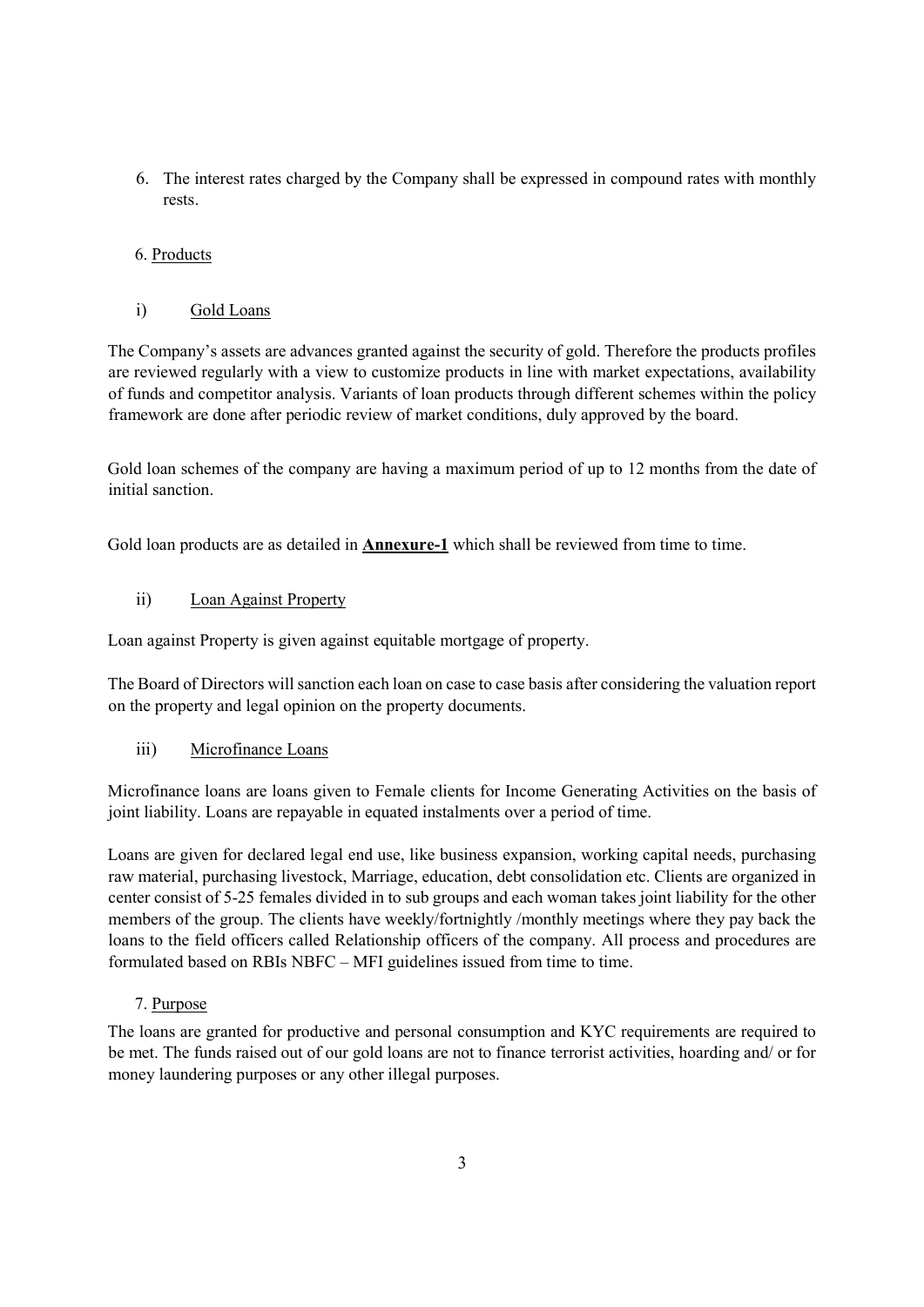### KYC Procedure

 As per RBI Regulations, 100% KYC compliance is mandatory for all Transactions in Financial Institutions.

The circular issued on KYC Compliance bearing No. CO/CIR/OP/SW: 19/013 dated 27/07/2019 had in detail given all the guidelines to be followed while collecting KYC and how to document it. It is therefore being advised to collect permissible KYC Documents for all New Customers as well as old customers from whom KYC was not obtained (both ID & Address proof)

Collecting KYC, Verification and updating the relevant details in the module at periodic intervals (one year) for Existing and Old customers is necessary. If the customer is from a distant place and having the KYC of that place, the local address proof should be collected. In case of KYC documents having Expiry period, care should be taken to ensure that the same is valid.

Both the address and ID Proof should be collected. If both the ID and address proof are in a single KYC document like Passport, Driving license etc., one copy of the same is enough. The entire details of the entered customer details should match with the KYC obtained and ensure that the documents collected are self-attested. The Branch in charge will verify the copy with the originals and attest with their signature and filed in the order of the client ID.

A declaration is to be executed jointly by Branch In Charge (BIC) and Joint Custodian (JC) at the time of sanctioning each loan in the authorized format. The declaration is to be part of loan documents in respect of each and every loan.

Spot images of the borrowers will be captured at the time of availing the loan.

### 8. Quantum of advance and discretionary limits

### i) Discretionary limits

While no minimum loan level is prescribed, company has stipulated that the minimum quantum of gold ornaments that can be ledged at one time will be two grams of gold content.

Maximum loan - no maximum cap, though individual loans up to Rs. 5,00,000/- and aggregate single borrower exposure upto Rs. 25,00,000/- will be approved by the Branch Manager. Individual loans above 5,00,000/- and aggregate single borrower exposure from Rs. 25,00,000/- upto Rs. 50,00,000/- should bear the respective RM's approval (can also be done post facto) . ZMs can approve loans to individual borrowers above RS 25,00,000/- (Twenty five lakhs only) subject to strict compliance with quality as well as rate per gram criteria (LTV). In such cases ZMs should reconfirm that KYC norms have been fully complied with. Loans to individuals above the value of Rs 25 lakhs and upto 50 lakhs should bear Zonal Head's prior approval.

Loans above value of Rs. 50 Lakhs will be pre -approved by the corporate office of the Company with recommendation of the Zonal Head before disbursal.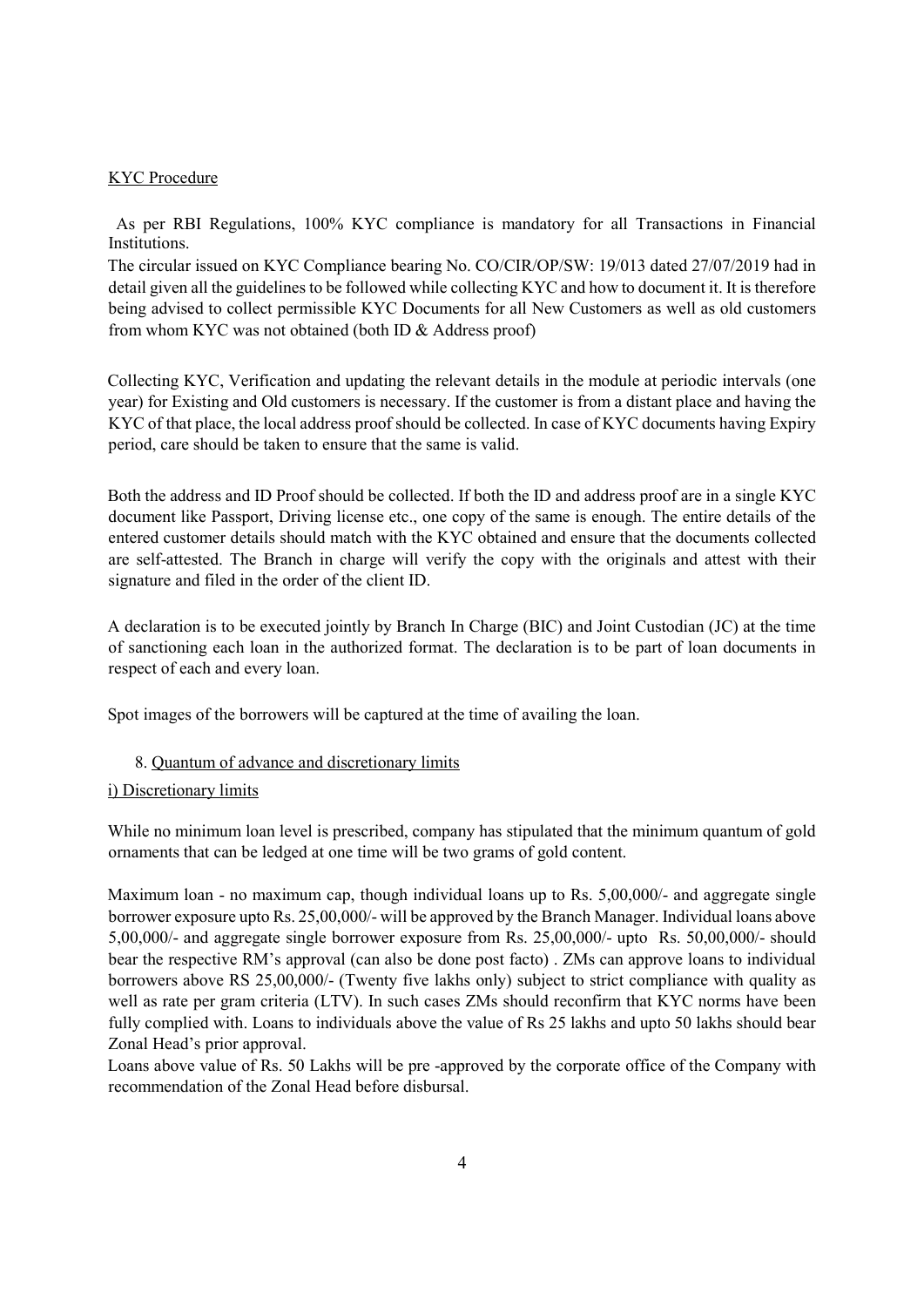While approving loans, compliance with ceiling linked to our net owned funds, fixed by RBI, will have to be ensured. (above procedure subject to change)

ii) High Value Loan approvals and Customer Profiling

A "High Value Loan Alert" mail is sent to the respective RMs/AMs for all loans disbursed above 5 lakhs. Based on the alert mail, RM/AM or the senior most Branch Manager designated by the RM/AM should visit the branch and check the purity of the gold ornaments. Subsequently, RM/AM will submit a report in excel to the CO. Pan card is mandatory for all loans (transactions) above 5 lakhs

Apart from this, if a customer avails a single loan of Rs.10 lacs and above or total loan outstanding of the customer crosses 10 lacs and above, RM/AM should do a customer profiling for which a questionnaire is in place. As such, RM/ZM (as the case may be) should verify/prepare customer profiling and get it approved

## 9. Margin

Maximum loan amount is restricted to 75% of market value on the date of advance. Rate per gram in all cases will be as per CO guidelines issued from time to time. Branches do not have the discretion to offer different per gram rates than the one circulated. Company has decided to adhere to the maximum rate per gram LTV computed on the basis of monthly average rate of 22 carat gold published by India Bullion and Jewellers Association ( IBJA).

### 10.Verification of Ownership of Gold

Where the gold jewellery pledged by a borrower at any one time or cumulatively on loan outstanding is more than 20 grams, branch shall keep a record of the verification of the ownership of the jewellery. The ownership verification need not necessarily be through original receipts for the jewellery pledged but a suitable document shall be prepared to explain how the ownership of the jewellery has been determined, particularly in each and every case where the gold jewellery pledged by a borrower at any one time or cumulatively on loan outstanding is more than 20 grams.

We have an Ownership Verification process in place. The ownership of the ornaments should be verified through various methods, signed by an employee and countersigned by the sanctioning authority of the branch in the prescribed format with all the details filled up. The signed declaration is uploaded in the system while making the transaction entry. A singed ownership declaration also obtained from the borrower having single/aggregate loan above 25 lakh.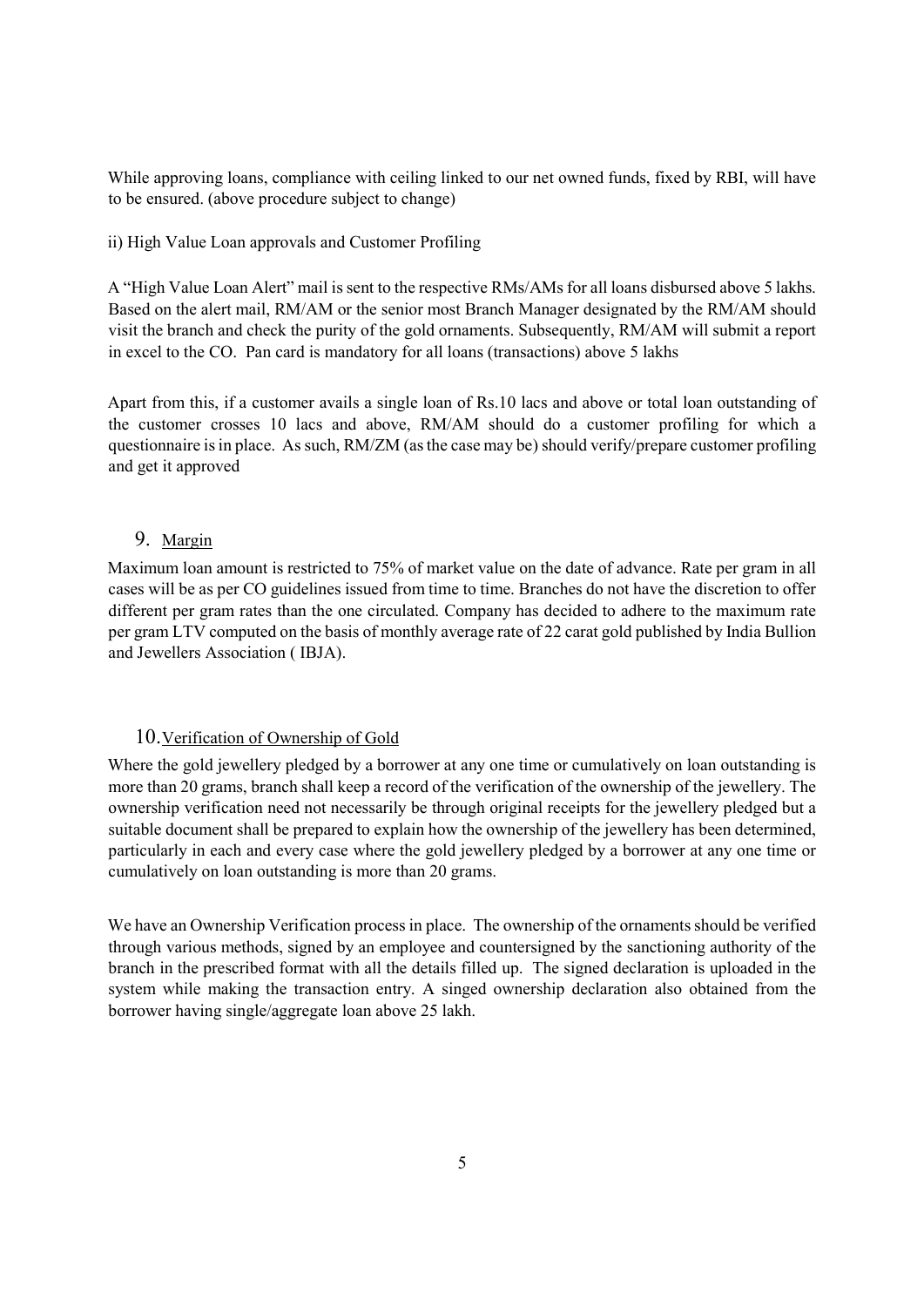## 11.Standardisation of Value of Gold

The gold jewellery accepted as collateral by the company shall be valued by the following method:

- a) The gold jewellery accepted as collateral by the Company shall be valued by taking into account the preceding 30 days' average of the closing price of 22 carat gold as per the rate as quoted by the India Bullion and Jewellers Association( IBJA).
- b) If the purity of the gold is less than 22 carats, the Corporate Office shall translate the collateral into 22 carat and state the exact grams of the collateral. In other words, jewellery of lower purity of gold shall be valued proportionately subject to the condition that the purity of the ornaments is not below 19 carats.
- c) Company, while accepting gold as collateral, should certify that they have assayed the gold and state the purity (in terms of carats) and the weight (gross and net weights) of the gold pledged with suitable caveats to protect themselves against disputes during redemption. The certified purity shall be applied both for determining the maximum permissible loan and the reserve price for auction.

## 12.Assaying procedure-

We have implemented the Maker Checker Process for all the loans disbursed from the branches. By this process, both the Appraising employee and sanctioning employee has to verify the quality of the gold and the customer credentials which is also confirmed in the module while disbursing each Loan.

## 13.General Conditions

- 1. Muthoottu Mini Financiers Ltd refrains from interference in the affairs of the borrower except for the purpose of loan provided in the terms and conditions of the agreement unless a new information not earlier disclosed by the borrower has come to the notice of the company.
- 2. All gold loans will be sanctioned on the basis of a preliminary assaying of the purity of the pledged ornaments. These will be verified later on by qualified/ experienced gold assayers appointed by the company and in case the purity of the pledged ornaments are below the minimum accepted level of purity approved by the company, the company reserves the right to recall such loans without delay or notice.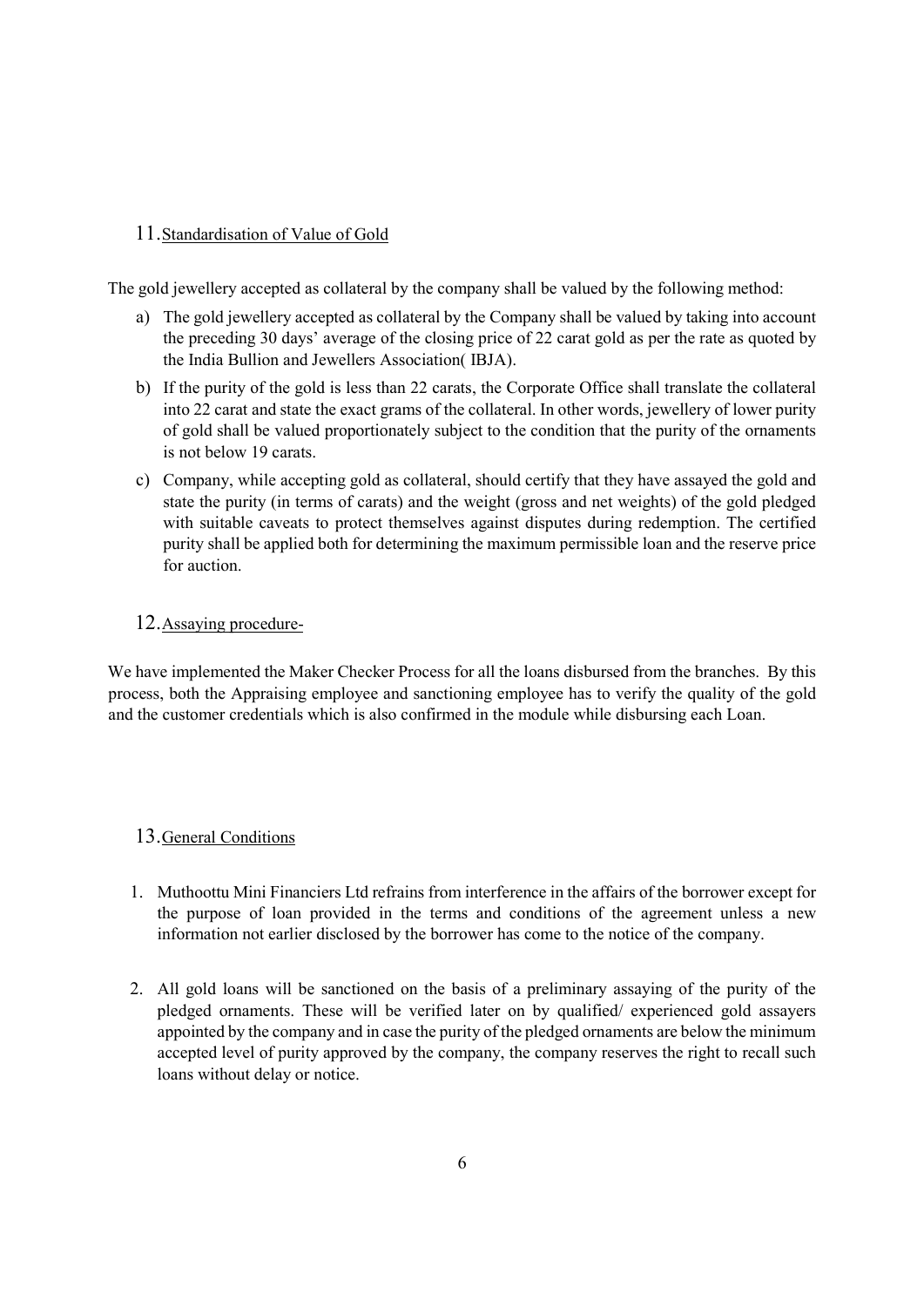- 3. Since gold loans are sanctioned instantaneously, no acknowledgment of loan application will be given.
- 4. The company does not resort to use muscle power or unlawful coercion methods for recovery of loans granted by the company.
- 5. All loans are sanctioned at the sole discretion of the company

### 14.Storage and Insurance

The Company shall ensure that a minimum level of physical infrastructure and facilities and a strong building, with reach and visibility etc are available for the branches engaged in financing against gold jewellery. The pledged gold shall be stored systematically, serial number wise to facilitate easy check and location.

 The pledged ornaments will be stored in vaults/ strong rooms and will be duly insured against theft, dacoit, etc. All the pledged ornaments will also be insured for their gold content at current market rate .

Gold stored in the Vaults/ strong room will have the following additional safety measures

 The vaults/Strong room shall have a double lock system. There shall be two keys for operating the vaults/strong room, entrusted to two separate officials, one to the Branch Head (custodian) and the other to a senior official ( Joint custodian) in the Branch. The vaults/strong room can be opened only when the two keys are used.

 A register shall be maintained at Branch to enter the time of entry and exit, name of authorized person, whenever the vault/strong room is opened. . No person other than the Custodian shall open the vault/strong room unless otherwise authorized by the competent authority.

The vault/strong room shall have additional security features like CCTV Camera at the most vantage point(s) to keep round the clock surveillance. The monitoring of such CCTV Camera shall be done by the Audit/Vigilance department during their routine visits.

Adequate training is given to the employees regarding the storage policy and its operations and verified during the periodic inspections by the authorized persons and audit personnel.

This will be in force till such time it is modified or amended by the Board of Directors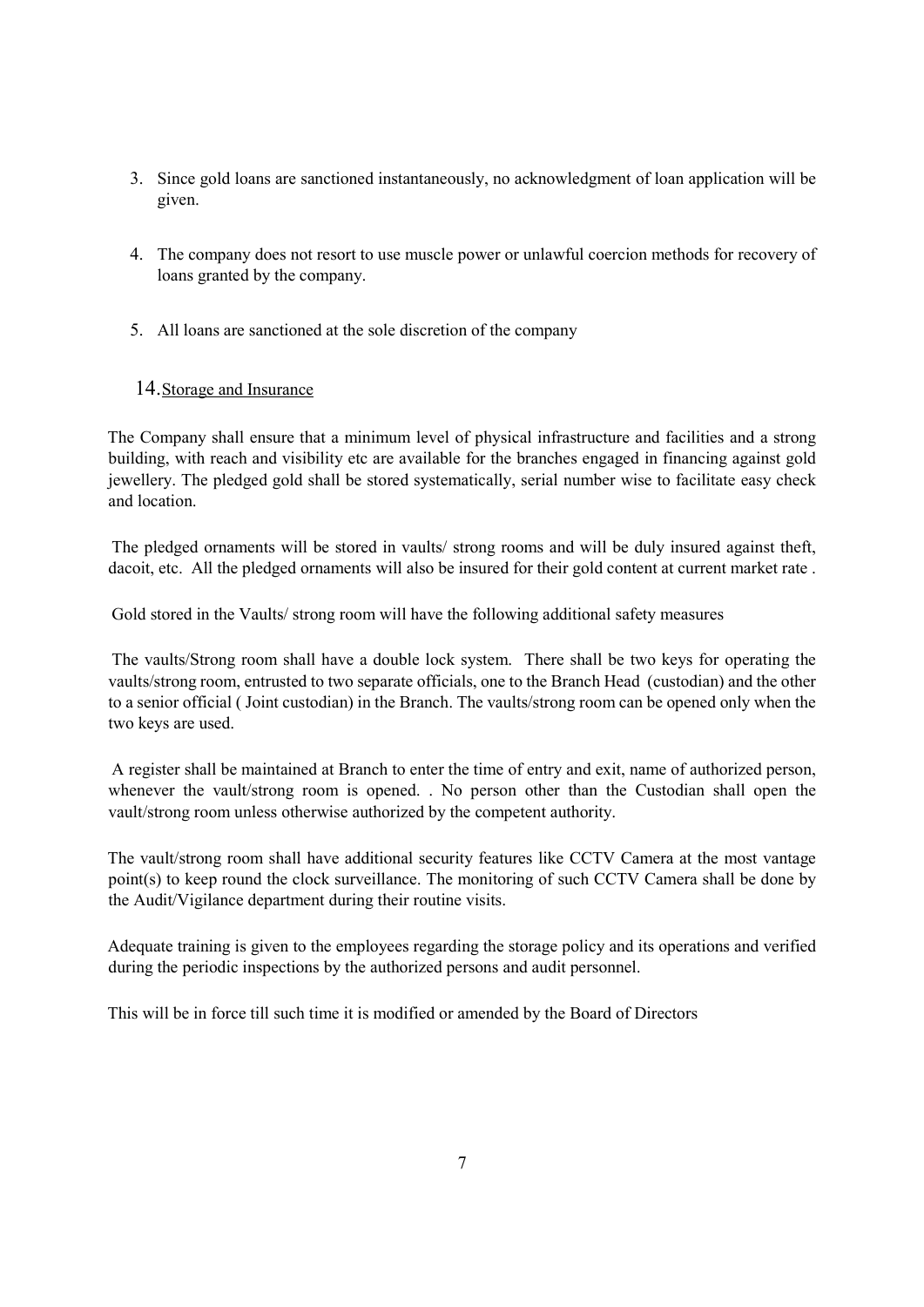### 15. Auction procedures

### i) Criteria for sending Prior notices

The company has an approved auction policy in detail. A set of norms is specified for identifying the accounts to be included for Auction. For the eligible loans, intimation is sent to the borrowers, the periodicity for sending notices is already laid down in the policy. A notice in the local language is sent to the borrowers (eligible for auction account) by registered post with acknowledgement requesting them to pay the full dues as and when the accounts become overdue. If the customer fails to settle the dues even after 20 days from the due date, the Company shall send a registered auction notice with acknowledgment due, requesting the borrower to immediately pay the full dues, failing which the security would be liable to be put on public auction/e-auction, without further notice, for recovery of dues.

### ii) Self-Bidding and Disclosure in the Annual Report and refund of Surplus, recovery of Shortfall

MMFL or any of its related entities shall not participate in the public auctions. The company will disclose in its annual report the details of the auctions conducted during the financial year including the number of loans, outstanding amount and Value realized. Refund of Surplus, recovery of shortfall is specified.

### iii) Auction announcement

The list of accounts taken up for auction shall be announced through advertisement in National daily and in a vernacular language. Such notification in the newspapers should be published at least 14 calendar days before the scheduled auction date.

The company shall resort to realization of the "auction accounts" only through Public auction/e-auction in "as is where is" and "as is what is" condition except as otherwise stated in the auction policy.

The proposal for fixing the reserve price for each auction shall be above 85% of the previous 30 day average closing price of 22 carat gold as declared by the Bombay Bullion Association Ltd (Now India Bullion and Jewelers Association Ltd) and the value of the jewellery of lower purity in terms of carat should be proportionately reduced.

Procedure for Legal, Low quality and Spurious accounts is defined in the Auction policy. The policy includes the Earnest Money Deposit (EMD) and Documents to be submitted by the Bidder

### iv) Empanelment of Auctioneer: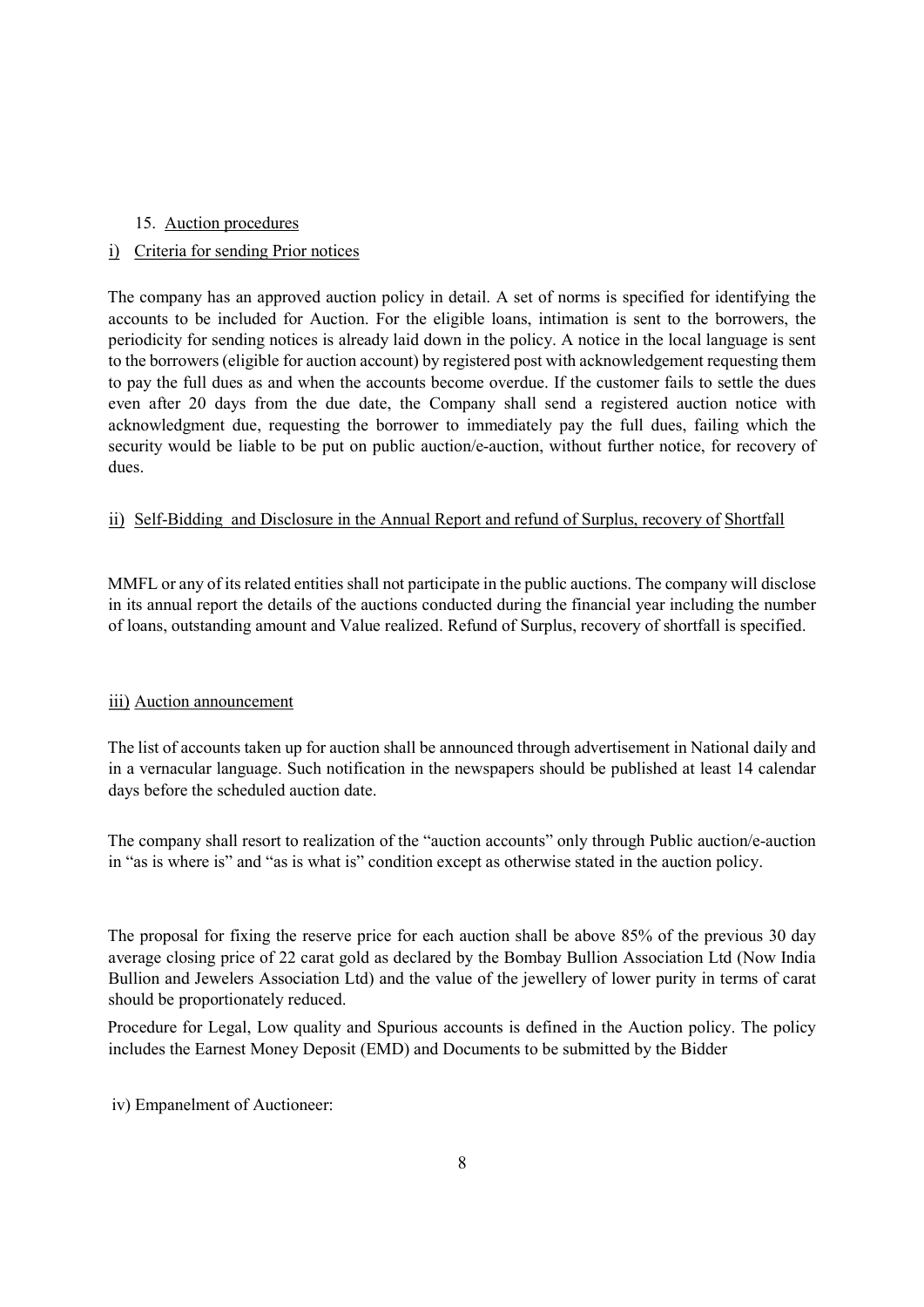Auction shall be carried out only through Auctioneers /E –Auctioneers empanelled by the Company with the approval of the Board of Directors. In centres, where such Auctioneers are not available the auction must be conducted by

a. Lawyers with more than one year experience.

b. Professionally qualified, work experience with auction and related activity in any financial Institution or Bank for more than 3 years.

i) The charges, fees payable to the auctioneers shall be fixed after proper internal approvals and reviewed periodically.

ii) Considering the number of auctions and the availability of auctioneers, company reserves the right of empanelling one or more auctioneers in an area.

v) Other conditions

 All registers and records relating to public auction will be kept in the auction center, in case of public auction,under the joint custody of RMs concerned and bid confirmation, lot details, KYC and authorization, newspapers, copy of participants register and lot register will be kept at the corporate office under the custody of Asset quality department, subject to periodical internal audit.

The brief of the Auction procedure is available in the terms and conditions in the loan document and duly acknowledged by the borrower.

## 16. Systems and procedures put in place for dealing with fraud

### Fraud reporting to RBI- Timely intimation of fraud incidents detected and filing of police complaint.

With reference to the captioned subject, following directions are notified for strict compliance.

Intimation on Fraud incidents

It may be noted that in the instance of a fraud being detected, intimation (details in brief) shall be provided to the operations department with a copy to the legal department immediately on detection and/or conclusion of the incident as fraud, by the concerned RMs where the fraud has occurred at the regional/branch level . Further, a detailed report in the prescribed format shall be submitted within 10 days of such detection.

### Filing of Police complaint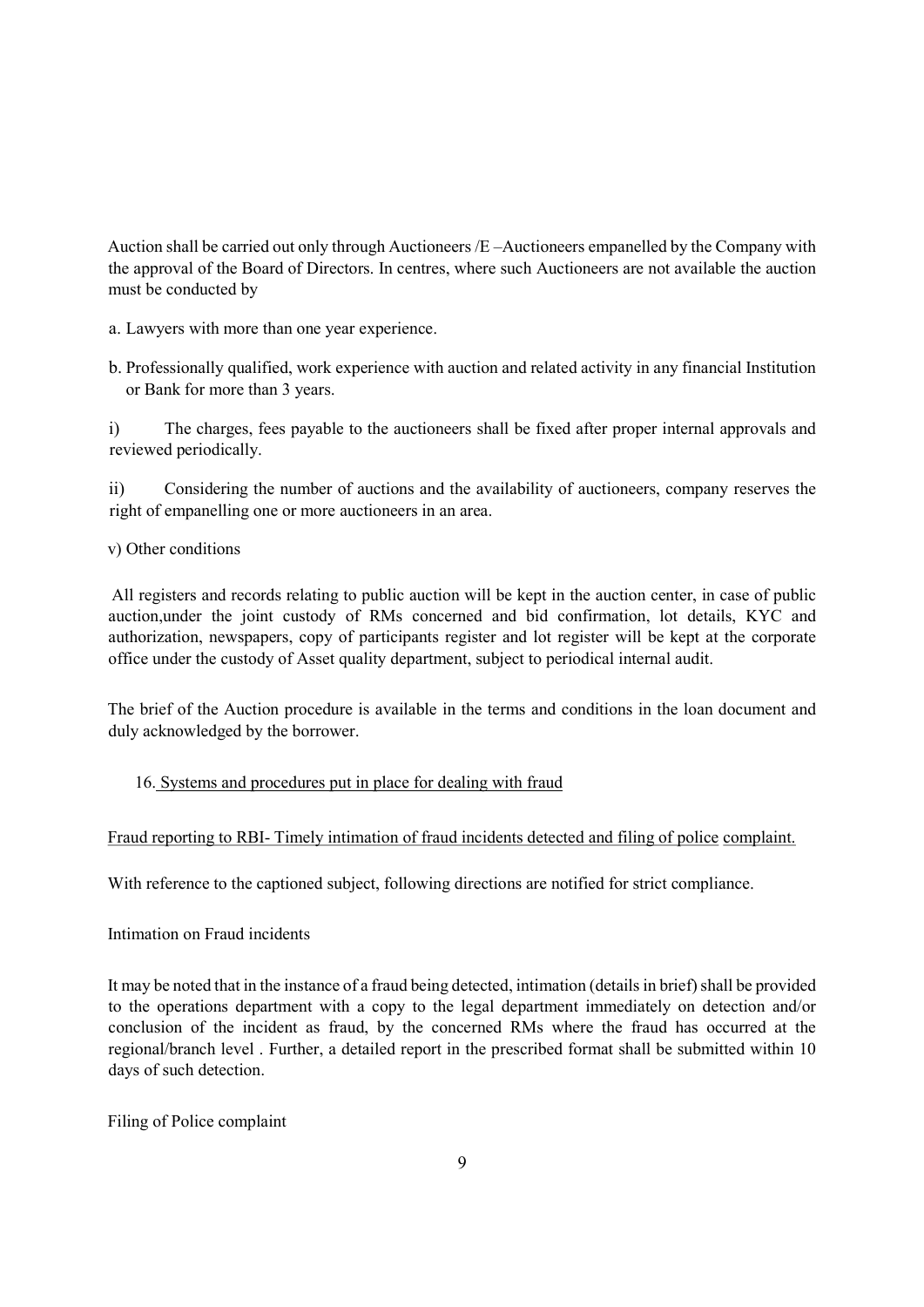In all incidents where the commitment of fraud has been detected/confirmed, police complaint should compulsorily be filed against those involved in the following instance.

Amount involved in fraud is Rs.50000/- & above, committed by staff/ customers/external parties.

The above instructions are in line with the RBI's Directions/Circular (Master direction: "Monitoring of frauds in NBFCs directions, 2016 "DNBS. PPD.01/66.15.001/2016-17, dated September 29, 2016 and Master Circular: "Future approach towards monitoring of frauds in NBFCs", DNBR (PD)cc.No.058/03.10.119/2015-16) on reporting requirement concerning fraud.

#### 17. Way forward

We realize the need to constantly review and upgrade lending policy to review the products profile as well as terms to be able to be competitive in the market.

With our vision to become a preferred service provider in the financial services segment and to migrate to become a financial supermarket, product innovation, customization, addition and modification will remain a continuing process.

\*\*\*\*\*\*\*\*\*\*\*\*\*\*\*\*\*\*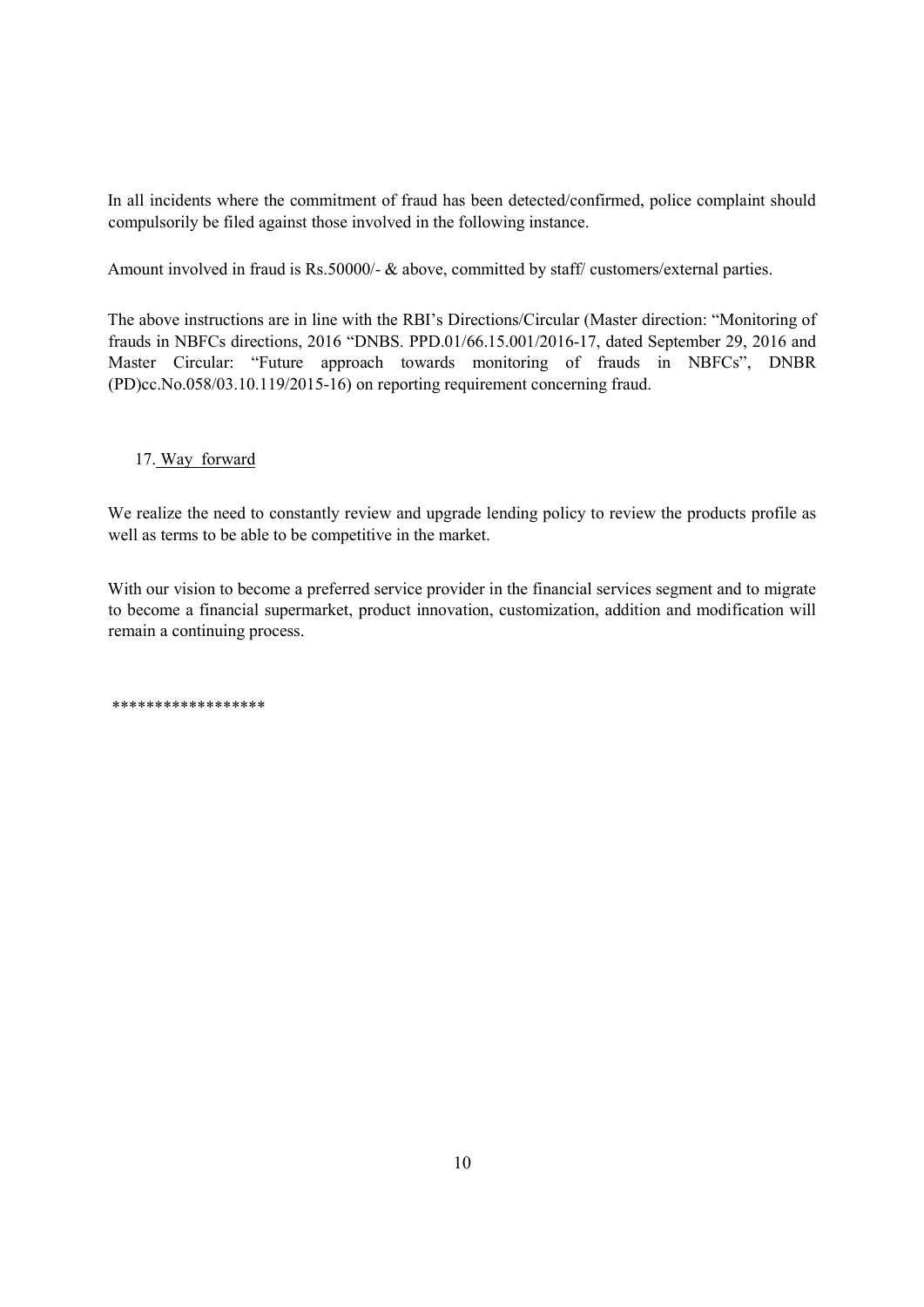### ANNEXURE-1

| <b>SL</b><br><b>No</b> | <b>Scheme</b><br><b>Name</b> | <b>Interest Rate (monthly compounded</b><br>method)                                         | Loan<br><b>Period</b> | <b>LTV</b> | <b>Minimum</b><br>Loan<br><b>Amount</b> | <b>Maximum</b><br><b>Loan Amount</b> |
|------------------------|------------------------------|---------------------------------------------------------------------------------------------|-----------------------|------------|-----------------------------------------|--------------------------------------|
| $\mathbf{1}$           | Smart Loan                   | 0-30 Days: 18.00% 0-90 Days: 24.00% 0-<br>180 Days: 28.00%                                  | 180<br>Days           | Full LTV   | $3000/-$                                | Unlimited                            |
| $\overline{2}$         | Smart Loan+                  | 0-60 Days: 22.00% 0-120 Days: 26.00%<br>0-180 Days: 28.00%                                  | 180<br>Days           | Full LTV   | $3000/-$                                | Unlimited                            |
| 3                      | Smart<br>Loan++              | 0-90 Days: 24.00%<br>0-180 Days: 28.00%                                                     | 180<br>Days           | Full LTV   | $3000/-$                                | Unlimited                            |
| 4                      | Quick Loan                   | 0-60 Days: 18.00 % 0-120 Days: 22.00%<br>0-180 Days: 26.00% 0-270 Days<br>:28.00%           | 270<br>Days           | 80%<br>LTV | $3000/-$                                | Unlimited                            |
| 5                      | Easy Loan+                   | 0-60 Days: 20.00% 0-120 Days: 23.00%<br>0-180 Days 26.00%                                   | 180<br>Days           | 90%<br>LTV | $3000/-$                                | Unlimited                            |
| 6                      | OGL-EASY<br>LOAN             | 0-60 Days: 18.00% 0-90 Days: 21.00%<br>0-180 Days: 24.00% 0-270 Days:<br>28.00%             | 270<br>Days           | 90%<br>LTV | 3000/-                                  | Unlimited                            |
| $\overline{7}$         | OGL-SMART<br>LOAN            | 0-30 Days: 17.50% 0-90 Days: 24.00%<br>0-180 Days: 28.00%                                   | 180<br>Days           | Full LTV   | $3000/-$                                | Unlimited                            |
| 8                      | Elite loan                   | 0-90 Days: 16.00% 0-120 Days: 24.00%<br>0-180 Days: 28.00%                                  | 180<br>Days           | Full LTV   | 10000                                   | 199999                               |
| 9                      | <b>Big Loan</b>              | 0-30 days 17.00% 0- 90 days 24.00% 0-<br>180 days 28.00%                                    | 180<br>Days           | Full LTV   | 1,50,000/-                              | Unlimited                            |
| 10                     | Mahila Loan                  | 0-30 Days: 16.00%<br>0-60 Days 19.00%<br>0-90 Days 23.00% 0-180 Days 26.00%                 | 180<br>Days           | 75%<br>LTV | $3000/-$                                | $25,000/-$                           |
| 11                     | Aaswas Loan                  | 0-30 Days: 14.00% 0-60 Days:17.00% 0-<br>90 Days: 20.00%                                    | 90 days               | 65%<br>LTV | $3000/-$                                | 25000/-                              |
| 12                     | Welcome<br>Loan              | 0-30 Days: 15.00%<br>0-60 Days: 24.00%                                                      | 60<br>Days            | Full LTV   | $3000/-$                                | Unlimited                            |
| 13                     | 90 Paisa<br>Scheme           | 0-30 Days: 10.80% 0-60 Days: 18.00% 0-<br>90 Days: 22.00%                                   | 90<br>Days            | 60%<br>LTV | $3000/-$                                | 25000/-                              |
| 14                     | Super EMI<br>Loan            | 0-365 Days: 10%                                                                             | 365<br>Days           | Full LTV   | $5000/-$                                | Unlimited                            |
| 15                     | Elite loan<br>(GJ)           | 0-30 Days: 16.00%<br>0-90 Days: 23.00%<br>0-180 Days: 28.00%                                | 180<br>Days           | Full LTV   | 10000                                   | 10,00,000                            |
| 16                     | HNI Loan                     | 0-30 Days: 15.00%   0-90 Days 22.00%<br>  0-120 Days 24.00%   0-180 Days<br>27.00%          | 180<br>Days           | Full LTV   | 500000/-                                | Unlimited                            |
| 17                     | OGL-<br>Vyapar Loan          | 0-30 Days: 18.00% / 0-90 Days: 24.00 % /<br>0-180 Days: 27.00 % / 0-360 Days: 29.00<br>$\%$ | 360<br>Days           | Full LTV   | $3000/-$                                | Unlimited                            |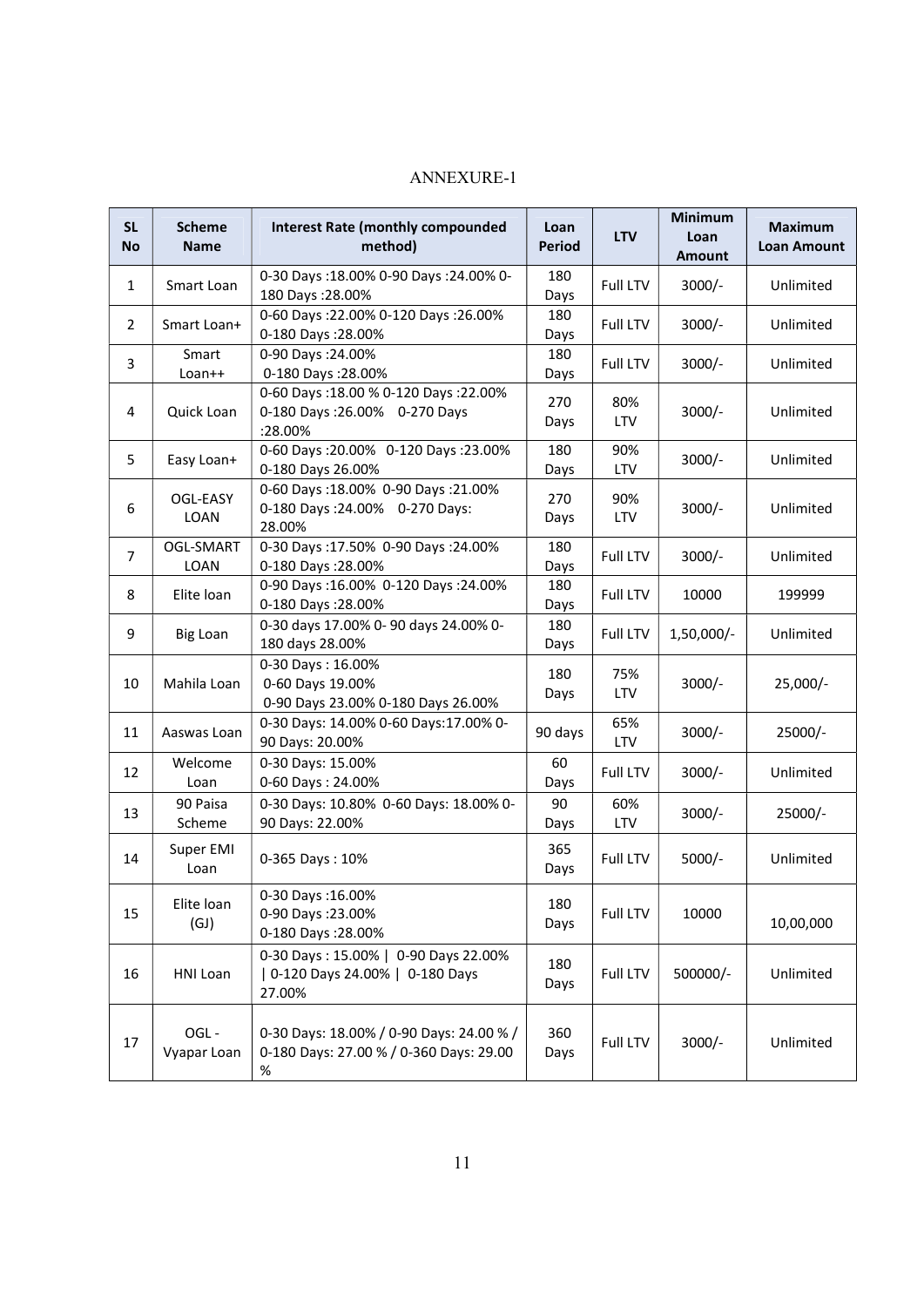| 18 | Supreme<br>Loan                                        | 0-30 Days: 10.50% / 31-60 Days: 16.50%<br>/ 61-90 Days: 19% / 91-120 Days:<br>23.00% / 121-180 Days: 27%                   | 180<br>Days | <b>Full LTV</b> | $50000/-$ | Unlimited |
|----|--------------------------------------------------------|----------------------------------------------------------------------------------------------------------------------------|-------------|-----------------|-----------|-----------|
| 19 | Covid Relief<br>Loan                                   | 0-30 Days: 19.90% (Rebate 9%*,<br>Effective Rate - 10.90%) / 0-60 Days :<br>23.00% / 0-120 Days: 29.00%                    | 120<br>Days | <b>Full LTV</b> | $3000/-$  | 500000/-  |
| 20 | Elite Loan+                                            | 0-30 Days: 21.80% (Rebate 9%*,<br>Effective Rate - 12.80%) / 0-60 Days:<br>23.00% / 0-90 Days: 26% / 0-180 Days:<br>29.00% | 180<br>Days | Full LTV        | 50,000    | Unlimited |
| 21 | Super Offer<br>Gold Loan                               | 0-30 Days: 19.5% (Rebate 13%*,<br>Effective Rate $-6.5%$ )<br>0-60 days - 24%,<br>0-120 days - 28%.                        | 120<br>Days | 80%<br>LTV      | 5,00,000  | Unlimited |
| 22 | <b>Super Smart</b><br>Loan 30                          | 0-30 Days: 21.80% (Rebate 7%*,<br>Effective Rate - 14.80%)<br>0-90 days - 25%,<br>0-180 days -27%<br>0-270 days-29%        | 270<br>Days | <b>Full LTV</b> | $3000/-$  | Unlimited |
| 23 | <b>Super Smart</b><br>Loan 60                          | 0-60 Days: 22.80% (Rebate 6%*,<br>Effective Rate - 16.80%)<br>0-120 days - 25%,<br>0-180 days -27%<br>0-270 days-29%       | 270<br>Days | <b>Full LTV</b> | $3000/-$  | Unlimited |
| 24 | <b>Super Smart</b><br>Loan 90                          | 0-90 Days: 23.80% (Rebate 5%*,<br>Effective Rate - 18.80%)<br>0-180 days - 27%,<br>0-270 days-29%                          | 270<br>Days | Full LTV        | $3000/-$  | Unlimited |
| 25 | <b>Super Smart</b><br>Loan KL                          | 0-30 Days: 21.80% (Rebate 9%*,<br>Effective Rate - 12.80%)<br>0-90 days - 25%,<br>0-180 days -27%<br>0-270 days-29%        | 270<br>Days | <b>Full LTV</b> | $3000/-$  | Unlimited |
| 26 | Super Offer<br>Refresh                                 | 0-30 Days: 19.90% (Rebate 11%*,<br>Effective Rate - 8.90%)<br>0-90 days - 25%<br>0-180 days -27%<br>0-270 days-29%         | 270<br>Days | Full LTV        | $3000/-$  | Unlimited |
| 27 | Super Offer<br>Gold Loan<br>for New<br><b>Branches</b> | 0-30 Days: 19.5% (Rebate 13%*,<br>Effective Rate $-6.5%$<br>0-60 days - 24%,<br>$0-120$ days $-28%$ .                      | 120<br>Days | 100%<br>LTV     | $3000/-$  | Unlimited |